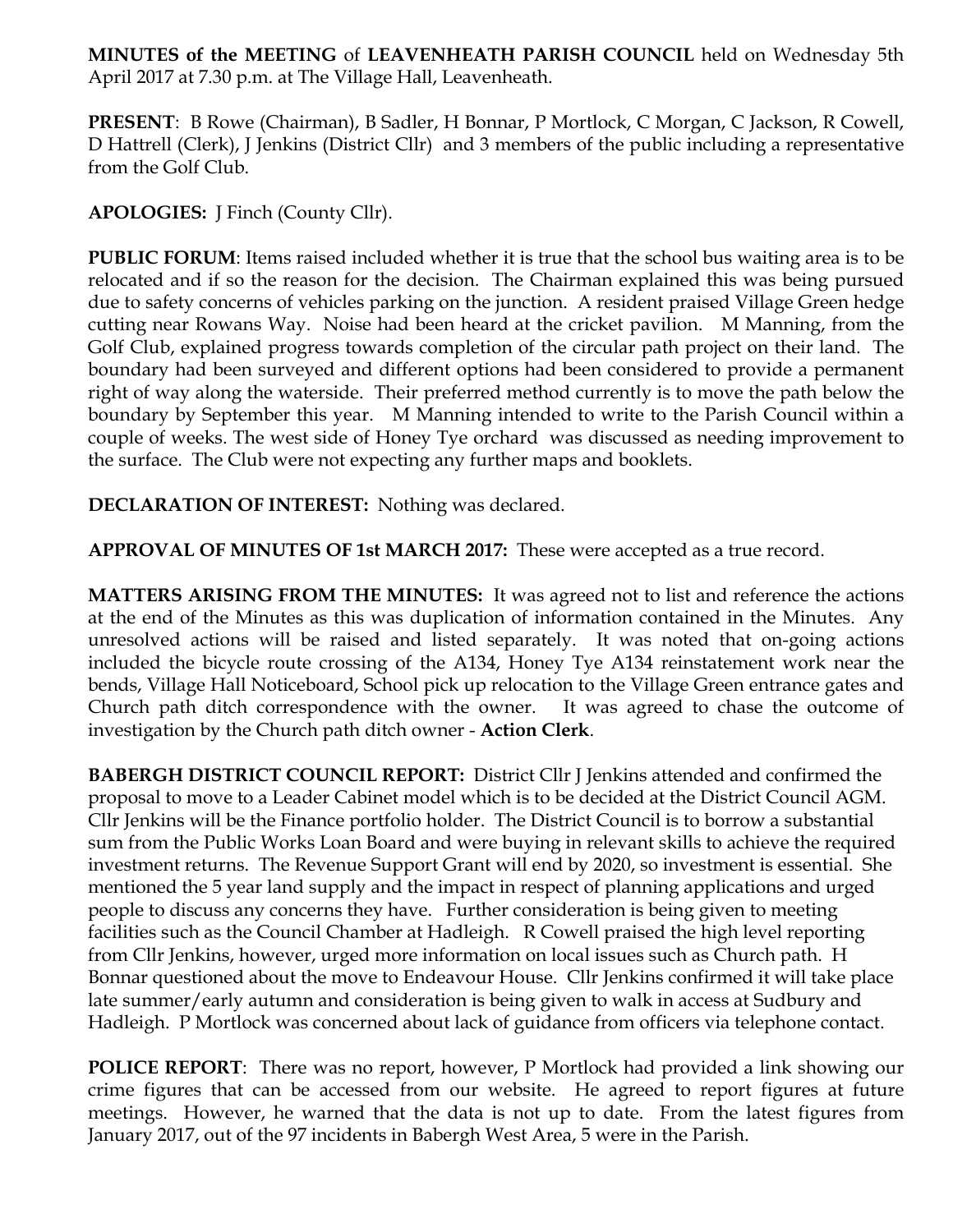**SUFFOLK COUNTY COUNCIL REPORT:** County Councillor J Finch was unable to attend.

**CORRESPONDENCE:** The report had been issued ahead of the meeting and key areas were discussed. The insurance position for the Footpath warden and volunteers was discussed and it was noted that various tasks were carried out on behalf of the Parish Council. Safety precautions were essential together with reporting of the various projects during meetings. The Clerk confirmed details of volunteers for Community Speed Watch. It was agreed to follow this up on the return of our County Cllr.

**HIGHWAYS**: The Tree Wardens reported on the attendance of Suffolk Highways in cutting branches from trees at the junction of Wrights Way and the High Road where pot holes were filled at the same time. Advice had been sought in relation to mature oaks on the verge of the High Road bordering the Village Green following complaints that the lower branches were damaging the buses. It was agreed to follow up with County Highways - **Action C Jackson**.

**FINANCE:** The bank balances as at 5th April 2017 were **£22319.76** in the Community Account, **£15319.76** in the Reserve Account making a total of **£37660.86**.

## **The following were authorised for payment: -**

| 1440         | 397.78  | D K Hattrell        | Clerk's Salary        |
|--------------|---------|---------------------|-----------------------|
| 1441         | 94.40   | Inland Revenue Only | Clerk's deductions    |
| 1442         | 155.12  | SCC - Pension ACC   | Clerk's Pension       |
| 1443         | 82.20   | P Mortlock          | Royston wood expenses |
| <b>Total</b> | £729.50 |                     |                       |

**REPORTS FROM ORGANISATIONS AND REPRESENTATIVES :** Reports were given from the Village Hall, Village Green, the Tree Wardens and Community Woodland. It was agreed to include an Agenda finance item at next meeting to consider the cost of a new bench for the Village Green - **Action Clerk**.

**CIRCULAR PATHS**: This was discussed during the Public Forum.

**IDEAS TO IMPROVE THE VILLAGE:** Nothing was raised.

**REPORTS AND QUESTIONS FROM CHAIRMAN AND MEMBERS**: The coin machines in the Village Hall have been updated to accept the new style £1 coins. Cllr Jenkins agreed to assist R Cowell in relation to ownership of parcels of land in the Parish.

The meeting closed at **9.07 p.m**.